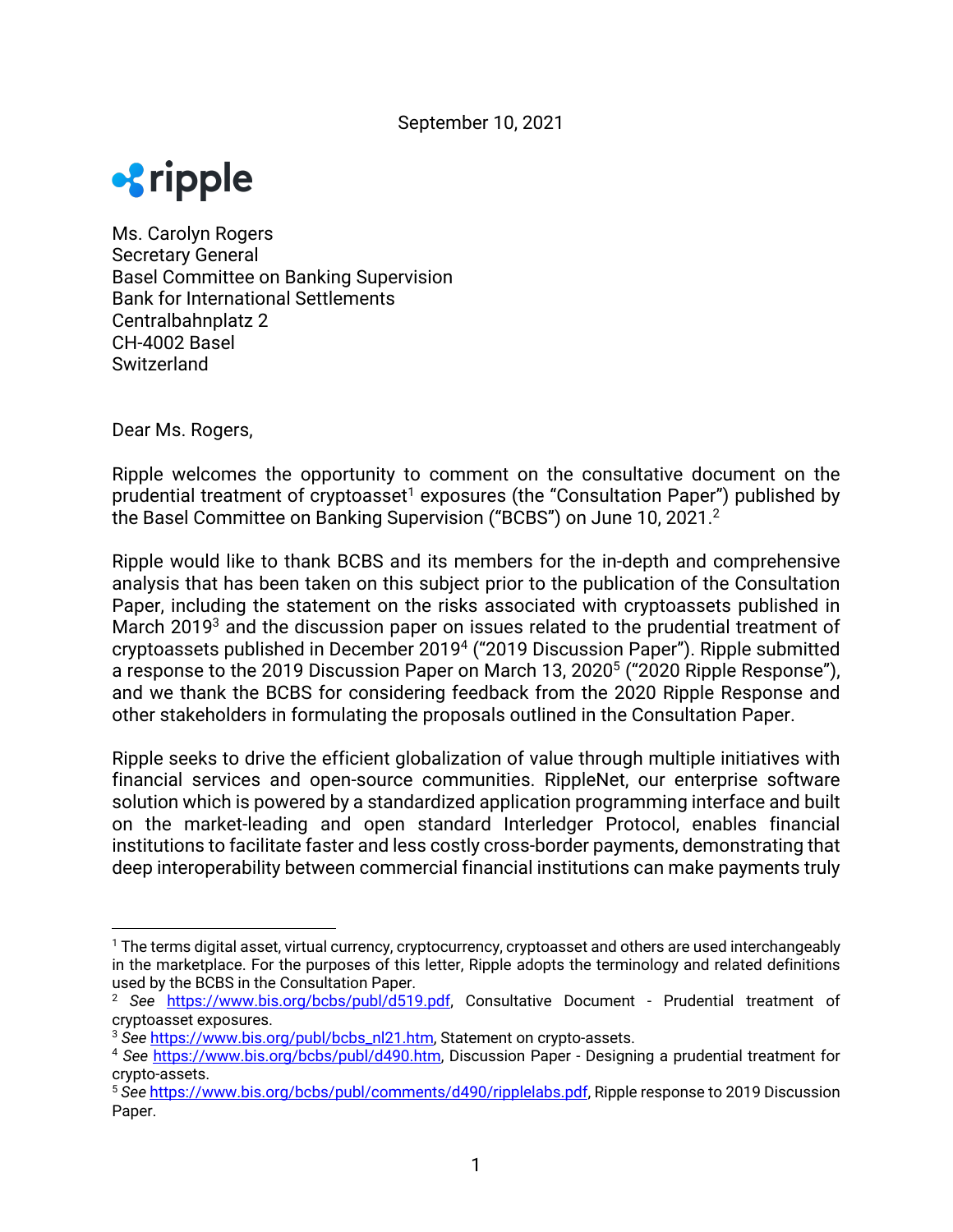efficient, particularly in eliminating the uncertainty and risk historically involved in moving money across borders using interbank messaging alone.

In addition, Ripple offers these entities an On-Demand Liquidity capability which leverages XRP - the digital asset native to the XRP Ledger, a distributed ledger platform as a bridge between fiat currencies, further reducing the friction and costs for commercial financial institutions to transact across multiple global markets. Although Ripple utilizes XRP and the XRP Ledger in its product offerings, XRP is independent of Ripple. The XRP Ledger is decentralized, open-source, and based on cryptography. Ripple leverages XRP for use in its product suite because of XRP's suitability for cross-border payments. Key characteristics of XRP include speed, scalability, energy efficiency, and cost - the benefits of which will be passed on to the consumer and will help reduce friction in the market for cross border payments.

With this overview, Ripple respectfully submits the following responses to the questions set forth in the Consultation Paper as well as some general comments and policy considerations in the attached Appendix.

\*\*\*

Ripple appreciates the opportunity to comment on the proposals in the Consultation Paper as BCBS considers the prudential treatment of cryptoasset exposures. Should you wish to discuss any of the comments raised in this letter further, please do not hesitate to contact Rahul Advani (Policy Director, APAC) at radvani@ripple.com.

Sincerely,

Ripple Labs, Inc.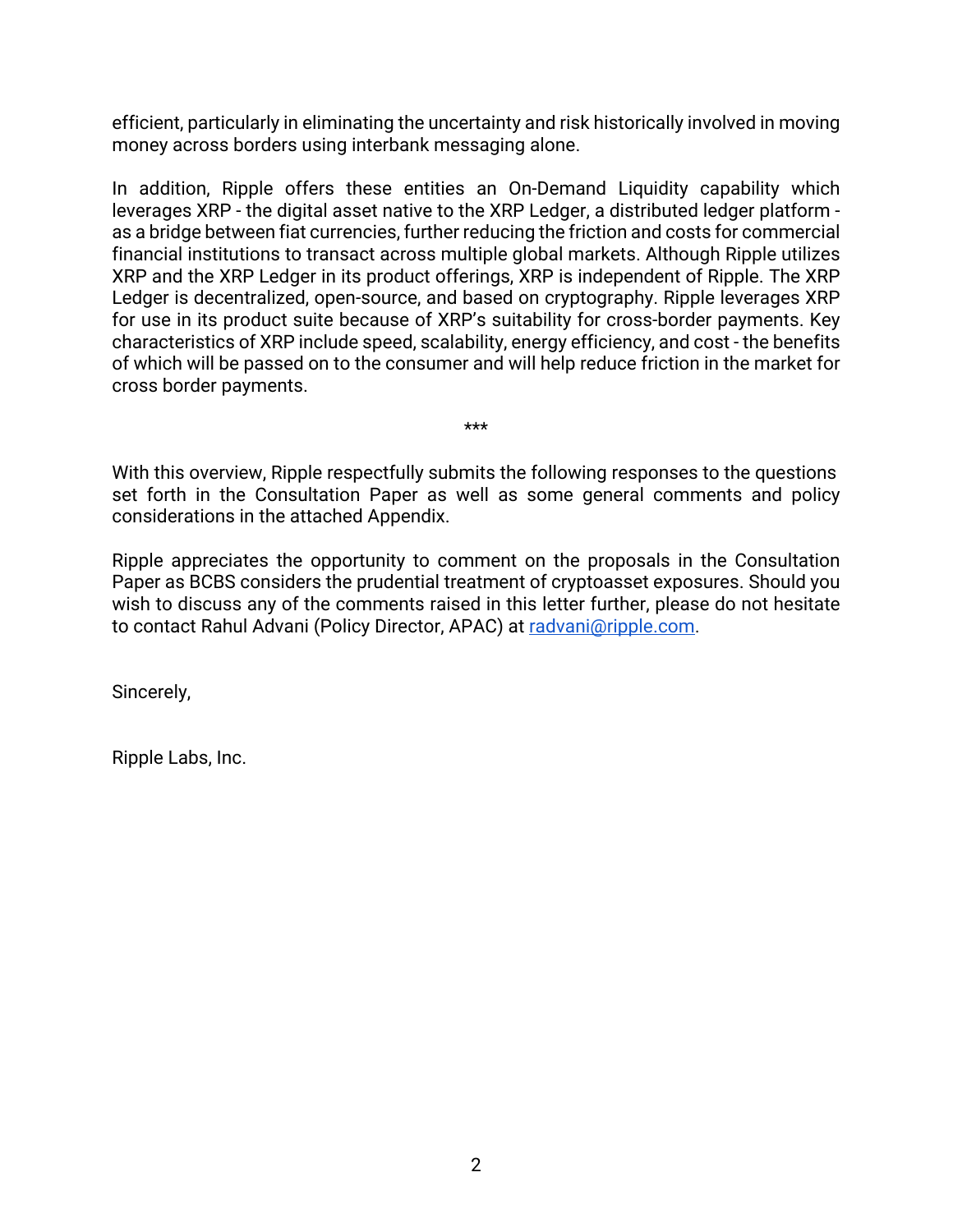## **APPENDIX**

## **A. General comments and policy considerations**

Ripple commends the BCBS for taking a forward-looking view on the evolving cryptoasset landscape, and we believe that this Consultation Paper represents a basis to continue with further in-depth analysis and discourse on this important emerging subject.

We would like to highlight that any prudential framework for cryptoassets should encourage responsible innovation by financial institutions while also ensuring appropriate risk management. In doing so, the BCBS will not only promote the strengthened operational resilience of the financial system, but also transform the way financial services are provided. This will ultimately benefit both financial institutions and end-users, and encourage investment in new technologies and innovation.

Ripple respectfully encourages BCBS to develop and implement a prudential treatment for cryptoassets that is proportionate to the risk posed by this sector to the financial system as a whole. The Consultation Paper notes that *"the cryptoasset market remains small relative to the size of the global financial system, and banks' exposures to cryptoassets are currently limited"*. <sup>6</sup> As highlighted in Figure 1 below, data gathered from Bloomberg News reporting indicates that of the ten internationally active global systemically important banks ("G-SIBs"), less than half are currently offering or considering offering any form of cryptoasset services.7



*Figure 1 : Internationally active G-SIBs offering cryptoasset services*

<sup>6</sup> *See* Consultation Paper, Page 1.

<sup>7</sup> *See* https://www.bnnbloomberg.ca/banks-chart-cautious-crypto-policy-with-regulators-taking-aim-

<sup>1.1619514,</sup> Banks chart cautious crypto policy with regulators taking aim.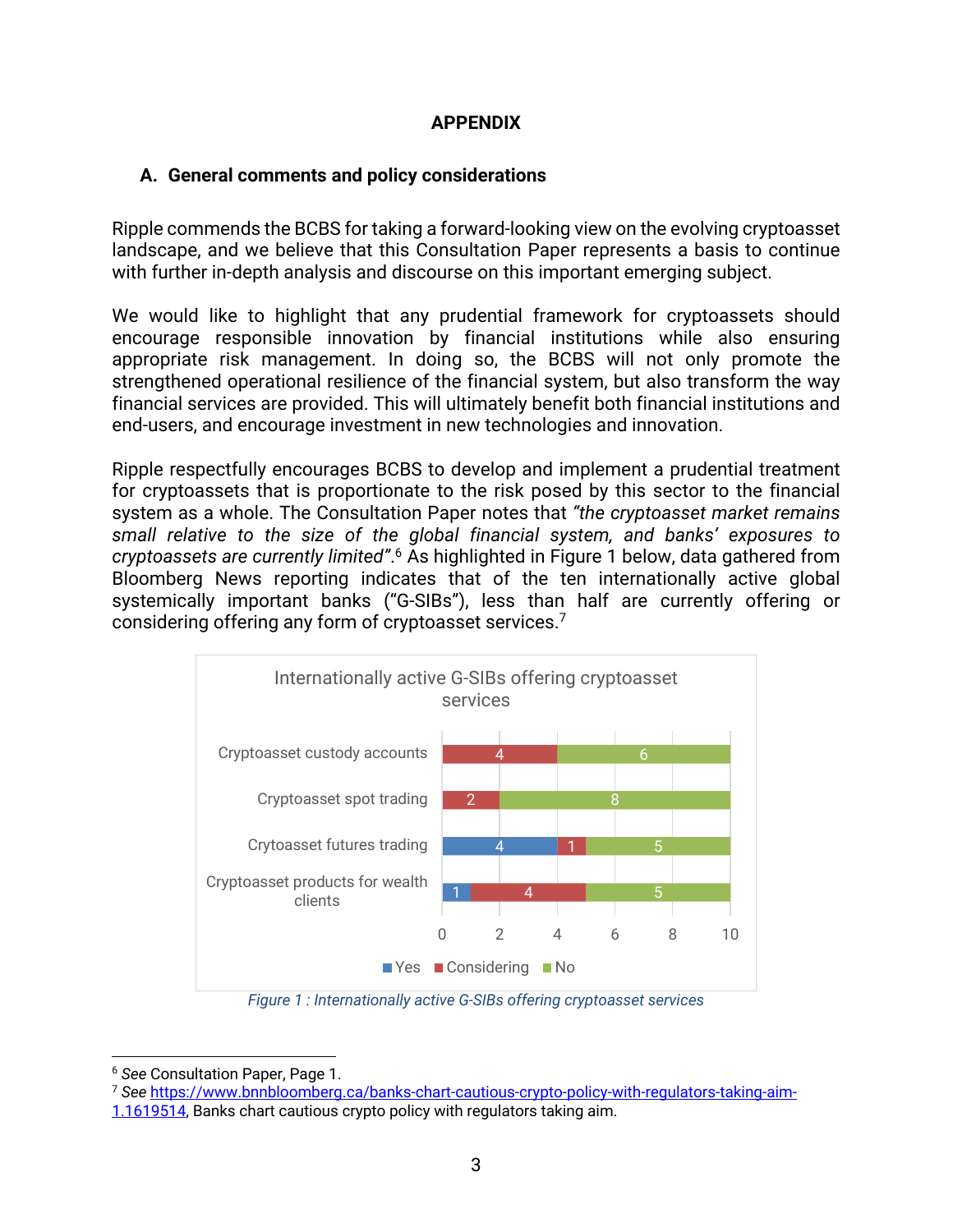Bank of England Deputy Governor Jon Cunliffe reiterated this point in a July 14, 2021 interview,<sup>8</sup> indicating that "the speculative boom in crypto is very noticeable but I don't *think it's crossed the boundary into financial stability risk"* and also that *"were we to start to see those links develop, were we to start to see it move out of retail more into wholesale and see the financial sector more exposed, then I think you might start to think about risk in that sense"*.

We therefore believe it is important that the BCBS not assign a punitive prudential treatment to cryptoassets for this will make it uneconomical and unviable for financial institutions to provide any cryptoasset-related services for end-users. This could have the additional unintended consequence of making cryptoasset markets opaque and inefficient, to the detriment of end-users.

Ripple respectfully suggests that the BCBS consider a phased approach for the implementation of a prudential framework for cryptoassets. Phase 1 should focus on developing a taxonomy for cryptoassets and the design of disclosure requirements outlined in the Consultation Paper,<sup>9</sup> while phase 2 could make the prudential requirements capital-binding at an appropriate time. Such an approach will ensure that there is disclosure and transparency into holdings of cryptoassets by financial institutions, while ensuring that any capital requirements are appropriate for the size of the market and appropriately address systemic risk concerns.

## **B. Specific questions**

Ripple respectfully submits the following responses to questions 1, 2, 3, 12 & 13 set forth in the Consultation Paper.

# **Question 1: What are your views on the Committee's general principles?**

Ripple is supportive of the overall design of the general principles proposed by BCBS,<sup>10</sup> namely:

- Same risk, same activity, same treatment ("Principle 1");
- Simplicity ("Principle 2"); and
- Minimum standards ("Principle 3").

However, it is important to note that Principle 1 does not appear to have been adequately applied when considering the classification conditions<sup>11</sup> for Group 2 cryptoassets (which,

<sup>8</sup> *See* https://www.cnbc.com/2021/07/14/crypto-not-yet-a-financial-stability-risk-says-bank-ofengland.html, Cryptocurrencies don't yet pose a threat to financial stability, Bank of England's Cunliffe says.

<sup>9</sup> *See* Consultation Paper, Page 19.

<sup>10</sup> *See* Consultation Paper, Page 2.

<sup>11</sup> *See* Consultation Paper, Page 4.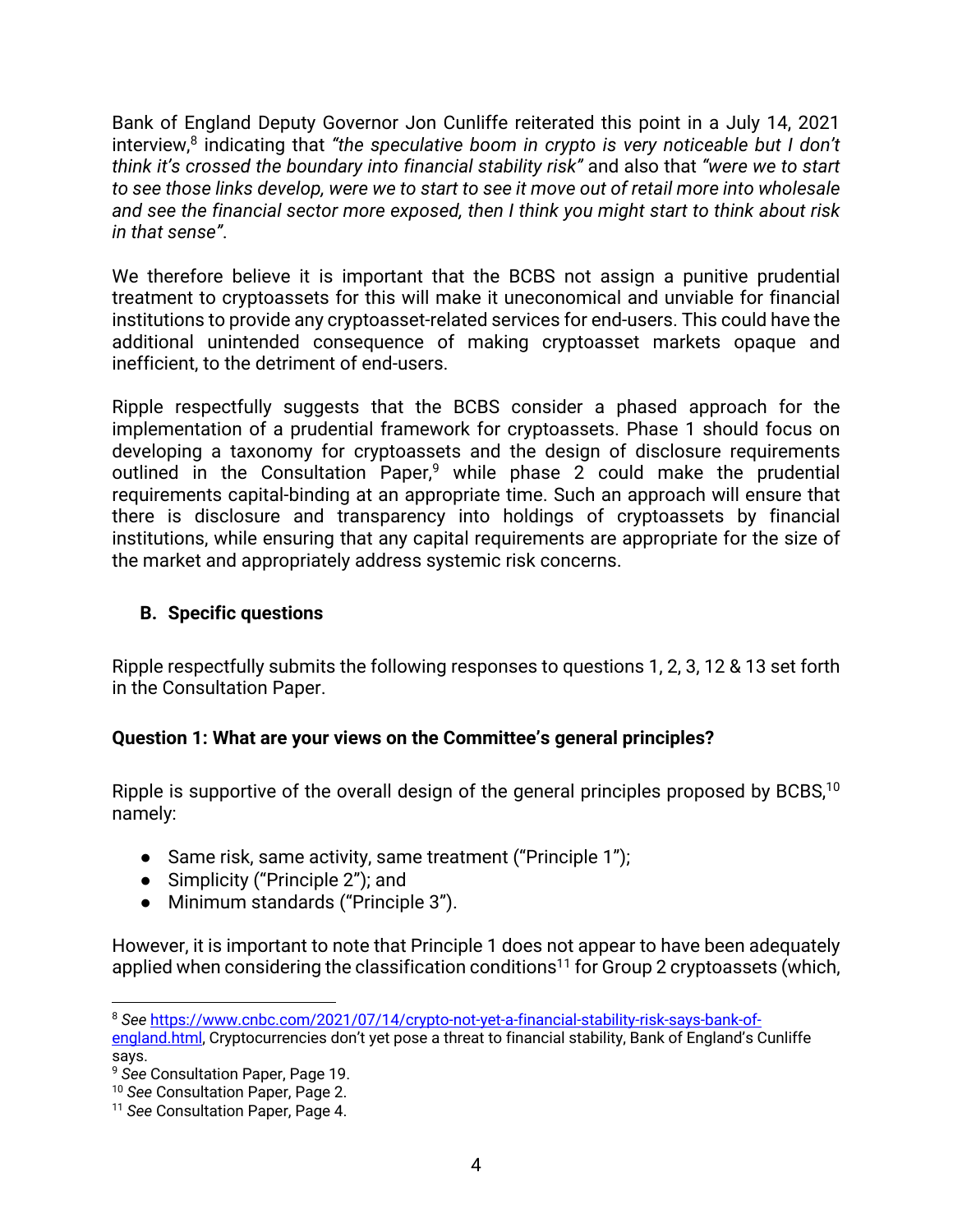in practical terms, will consist of all other cryptoassets not covered under Group 1a or Group  $1b$ ).<sup>12</sup>

In actual practice, Group 2 cryptoassets cover a broad range of use cases and therefore have differing risk profiles, and we respectfully recommend that the BCBS consider implementing a taxonomy to better identify the risk profiles for Group 2 cryptoassets. Ripple has suggested an appropriate taxonomy in our response to Question 2 below.

### **Question 2: What are your views on the Committee's approach to classify cryptoassets through a set of classification conditions? Do you think these conditions and the resulting categories of cryptoassets (Group 1a, 1b and 2) are appropriate? Which existing cryptoassets would likely meet the Group 1 classification conditions?**

As highlighted in the 2020 Ripple Response,<sup>13</sup> it is important to note that there is no single or generally recognised definition of digital or cryptoassets at present. Ripple respectfully submits such assets should not be solely defined relative to a specific technology (e.g., cryptography), but, for the purposes of regulation and prudential requirements, should instead be classified depending on the particular economic function and purpose they serve. Such an approach is consistent with that taken by jurisdictions like the United Kingdom ("UK") and Singapore, which have issued classifications that do not depend on whether a business model uses distributed ledger technology or not.

We therefore request that the BCBS consider adopting a taxonomy consistent with such global practices, thereby providing clarity to the legal character of digital assets for the purposes of prudential requirements.

In line with global practices, we recommend that there be a clear distinction between payment tokens, utility tokens, and security tokens, as outlined below:

- *Payments or Exchange tokens*: to describe non-fiat native digital assets that are used as means of exchange and have no rights that may be enforced against any issuer;
- *Utility tokens*: to describe those digital assets that create access rights for availing service or a network, usually offered through a blockchain platform; and
- *Security tokens*: to describe tokens that create rights mirroring those associated with traditional securities like shares, debentures, securitybased derivatives, and collective investment schemes.

<sup>12</sup> *See* Consultation Paper, Page 3, Table 1.

<sup>13</sup> *See* 2020 Ripple Response, Page 2.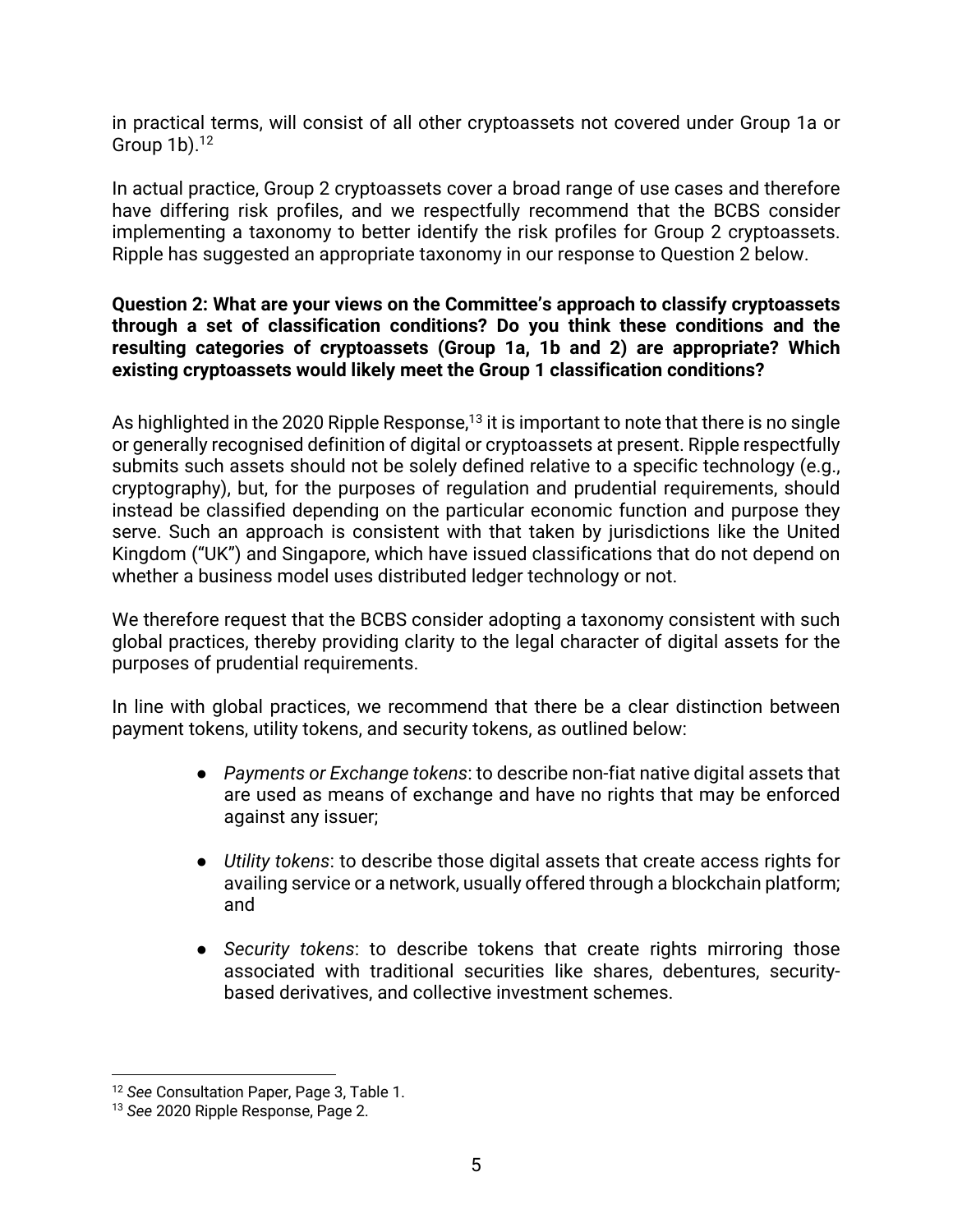It is also important to account for hybrid tokens (such as tokens that are used as a means of exchange and also create access rights), which is the approach that the Financial Conduct Authority ("FCA") has considered in the UK.14

The taxonomy for digital assets proposed by Ripple is summarised in Figure 2 below:



*Figure 2: Proposed taxonomy for digital assets*

While we do not purport to advise on all cryptoassets, we believe that cryptoassets used by regulated financial institutions and payment providers as a bridge for exchange or payment purposes, such as XRP, are inherently less risky than other cryptoassets that could be deemed investments or securities, since XRP does not present any counterparty risk and does not grant the holder any claim against or control over an "issuer". The value of XRP is set by market forces as it is traded on over 100 exchanges globally.15

Accordingly, we believe any prudential treatment applied should be reduced proportionally based on the degree of systemic risk they pose to the financial system.

**Question 3: What are your views on the classification conditions? Are there any elements of these conditions that should be added, clarified or removed in order to:** 

- **ensure full transferability, settlement finality, and/or redeemability;**
- **limit regulatory arbitrage, cliff effects and market fragmentation; and**
- **take account of new and emerging cryptoassets?**

As highlighted in our response to Question 1 & Question 2 above, Ripple is supportive of the classification conditions identified. However, we respectfully request that the BCBS consider a taxonomy that better represents the risks presented by specific cryptoassets, as proposed by Ripple in Question 2 above.

Such a taxonomy will also accommodate new and emerging cryptoassets and be better aligned with Principle 1 proposed by BCBS in the Consultation Paper.

<sup>14</sup> The FCA has recognized that XRP is a hybrid exchange/utility token. See

https://www.fca.org.uk/publication/consultation/cp19-22.pdf, FCA Consultation Paper CP19/22, paragraph 2.7, page 8.

<sup>15</sup> *See* https://ripple.com/faq, Frequently Asked Questions.